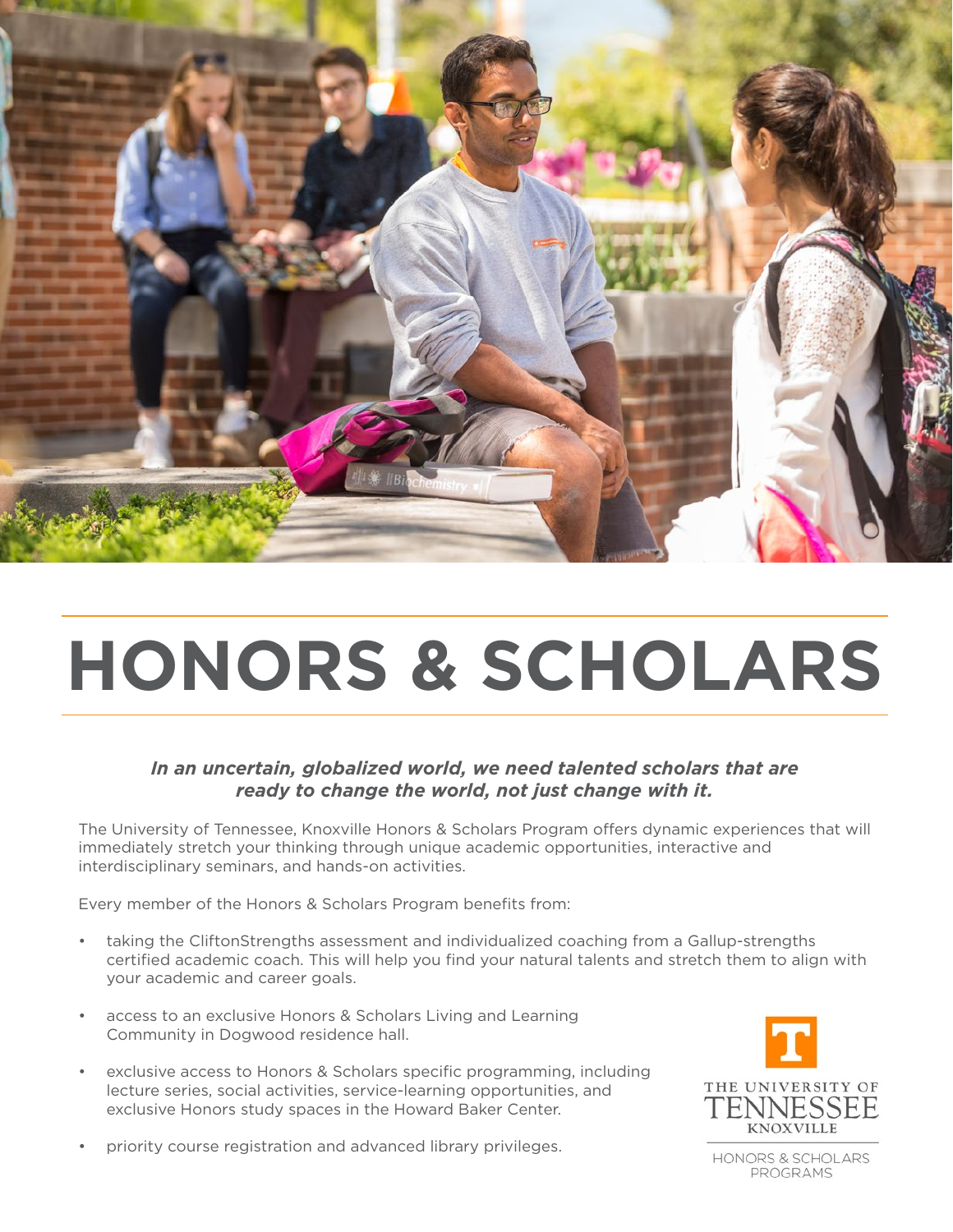# **HONORS & SCHOLARS - PROGRAMS AT A GLANCE**

*[honors.utk.edu](mailto:honors.utk.edu?subject=)*

#### **HASLAM SCHOLARS**

This is the most selective honors program at UT and comes with generous university scholarships. The Haslam Scholars Program is designed to help you understand and develop your academic and leadership potential—to cultivate Tennessee's leaders of tomorrow.

**Program Highlights:** The program helps scholars understand, build, and stretch their leadership knowledge and capacity through leadership-based seminars, exclusive, guaranteed internships across Tennessee, and a fully-funded student abroad experience. Scholars showcase their accomplishments through an electronic portfolio and undergraduate capstone project. Haslam Scholars receive exclusive scholarships, access to top faculty and community leaders.

**Academic Expectations:** Students must complete both curricular and co-curricular components and maintain a minimum cumulative GPA of 3.5 to remain in good standing.

#### **HONORS LEADERSHIP**

The Honors Leadership Program (HLP) helps scholars understand the theoretical and practical application of leadership. Scholars in this program are always trying to improve things and make the world better. Scholars enhance methods and constructs through practical leadership experience, such as establishing engineering clubs to promote STEM education in rural Tennessee, advocating for increased sustainability at UT, and managing successful Student Government Association election campaigns.

**Program Highlights:** Scholars complete an exclusive honors leadership curriculum taught by leading faculty in the department of Educational Leadership & Policy. You will receive a special invitation to Ignite, summer leadership for incoming students, participate in small honors seminars, and have opportunities to participate in national and international leadership and service programs. Your final project as an Honors Leadership Program scholar will be to design a capstone leadership project that digs deeper into your leadership perspective.

**Academic Expectations:** Students must complete both curricular and co-curricular components and maintain a minimum cumulative GPA of 3.5 to remain in good standing.

#### **CHANCELLOR'S HONORS**

The Chancellor's Honors Program, a university-wide, liberal arts program, develops eager minds by designing experiences that will help you discover new ideas, talents, cultures, and people. Through our program, you will gain the flexibility and capability to change the world. As a Chancellor's Honors Program scholar, you will engage in interactions where you can research, collaborate, and get involved from day one.

**Program Highlights:** The Chancellor's Honors Program offers top students like you an opportunity to enjoy smaller honors-specific courses, work closely with leading faculty on coursework and undergraduate research projects, belong to a community of high-achieving peers, and receive mentorship from upper-class Honors scholars.

**Academic Expectations:** Students must complete both curricular and co-curricular components each semester and maintain a minimum cumulative GPA of 3.5 to remain in good standing.

#### **1794 SCHOLARS**

The 1794 scholars love to work, not just see results, so we show the process to contribute to the campus and community from day one. This two-year honors enrichment program is founded on the Volunteer spirit—pushing students to get involved and collaborate in unexpected ways. In 1794, every day is a chance to positively collide with something or someone new.

**Program Highlights:** Scholars will engage in a small first-year seminar course designed to help them engage with UT academic and social opportunities and get involved in exclusive 1794 programming

**Academic Expectations:** Students must maintain a minimum cumulative 3.0 GPA and complete at least one activity from each of the four key areas each semester to remain in good standing.